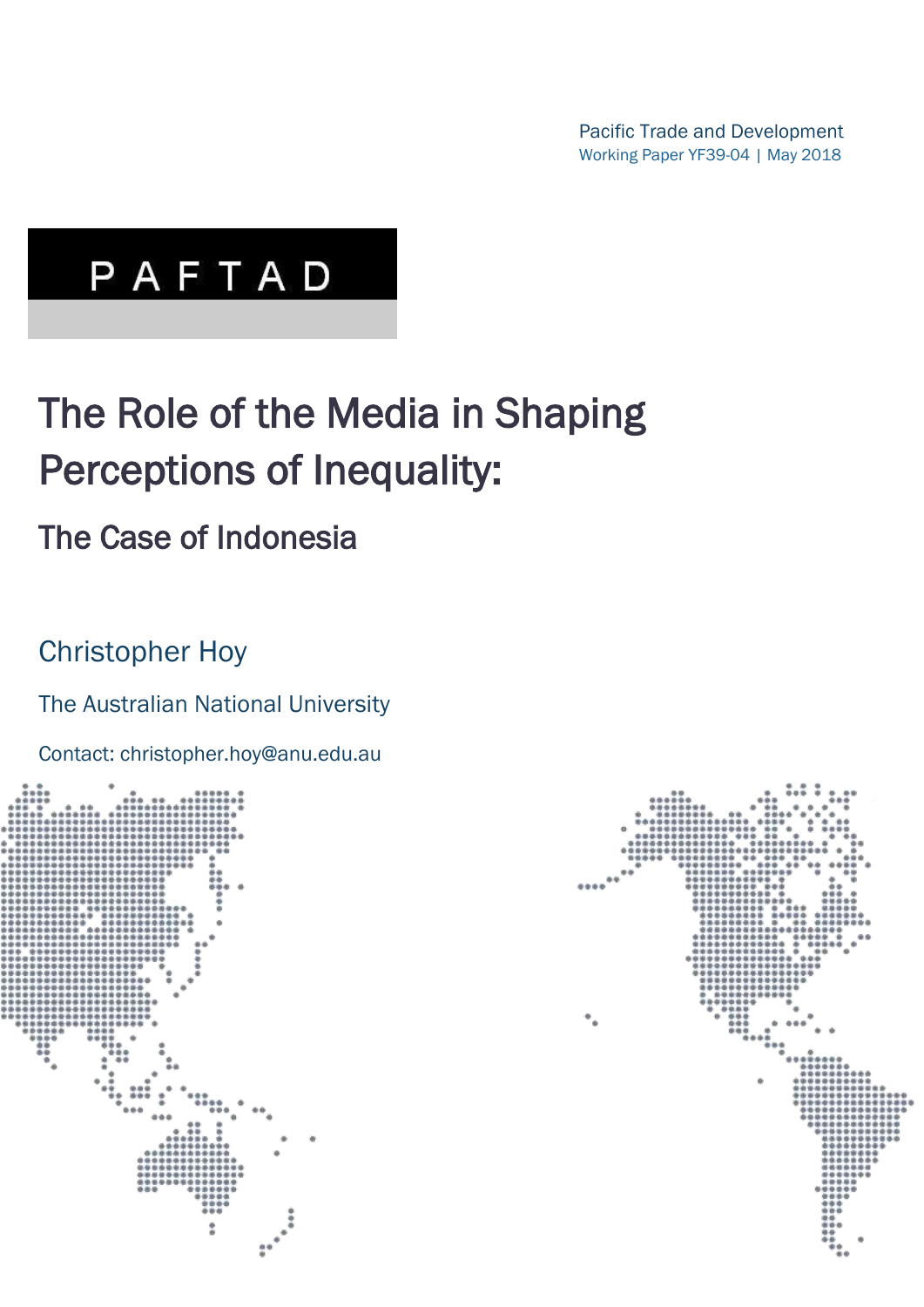#### **The Role of the Media in Shaping Perceptions of Inequality: The Case of Indonesia**

*First Draft: 30th June 2017*

*Chris Hoy<sup>1</sup>*

#### **Abstract**

In recent years, policy makers and researchers have become increasingly focused on understanding inequality, however little causal analysis has been conducted about people's perceptions of inequality. This paper presents the first natural experiment about how information through the media shapes people's perceptions of their consumption relative to others. Descriptive analysis shows that on average there is a very weak relationship between people's perceptions of their place in the distribution and where they actually are. I conduct causal analysis by exploiting variation in the rollout of private television coverage due to geographic topography in the late 1990s and early 2000s in Indonesia. Increased access to private television channels is shown to cause richer people to better able to perceive their actual place in the distribution. Specifically, richer individuals living in villages that received all 10 private channels were better able to estimate their place in the distribution by 11 percentage points. This is 31.4% of the absolute value of the average difference between where people perceived themselves to be and their actual place in the distribution. This effect is likely due to the introduction of private television channels providing richer people with a better understanding of their standard of living relative to other parts of Indonesia. I modify existing models of other regarding preferences to show that additional information about the consumption of others is likely to lead richer people to realise they are relatively better off than they had thought. This research shows that imperfect information is contributing to misperceptions of inequality and this is likely to be reducing subjective wellbeing and increasing preferences for redistribution among relatively richer people.

#### **1. Introduction**

The importance of addressing inequality has been emphasised time and time again in recent years by organisations like the International Monetary Fund and world leaders such as the former President of the United States Barrack Obama. This has led to a significant amount of research on understanding the drivers of inequality and its negative consequences, such as how inequality can reduce economic growth (Ostry et al, 2014). However far less attention has been given to how people perceive inequality, especially in regards to what causes people to believe they are richer or poorer than other people in their country. There is only very limited causal research that has been conducted outside of laboratory settings about the role of information in shaping people's perceptions of their relative place in the distribution. Existing studies have solely focused on experimentally varying what

j

<sup>1</sup> University of Sydney PhD Candidate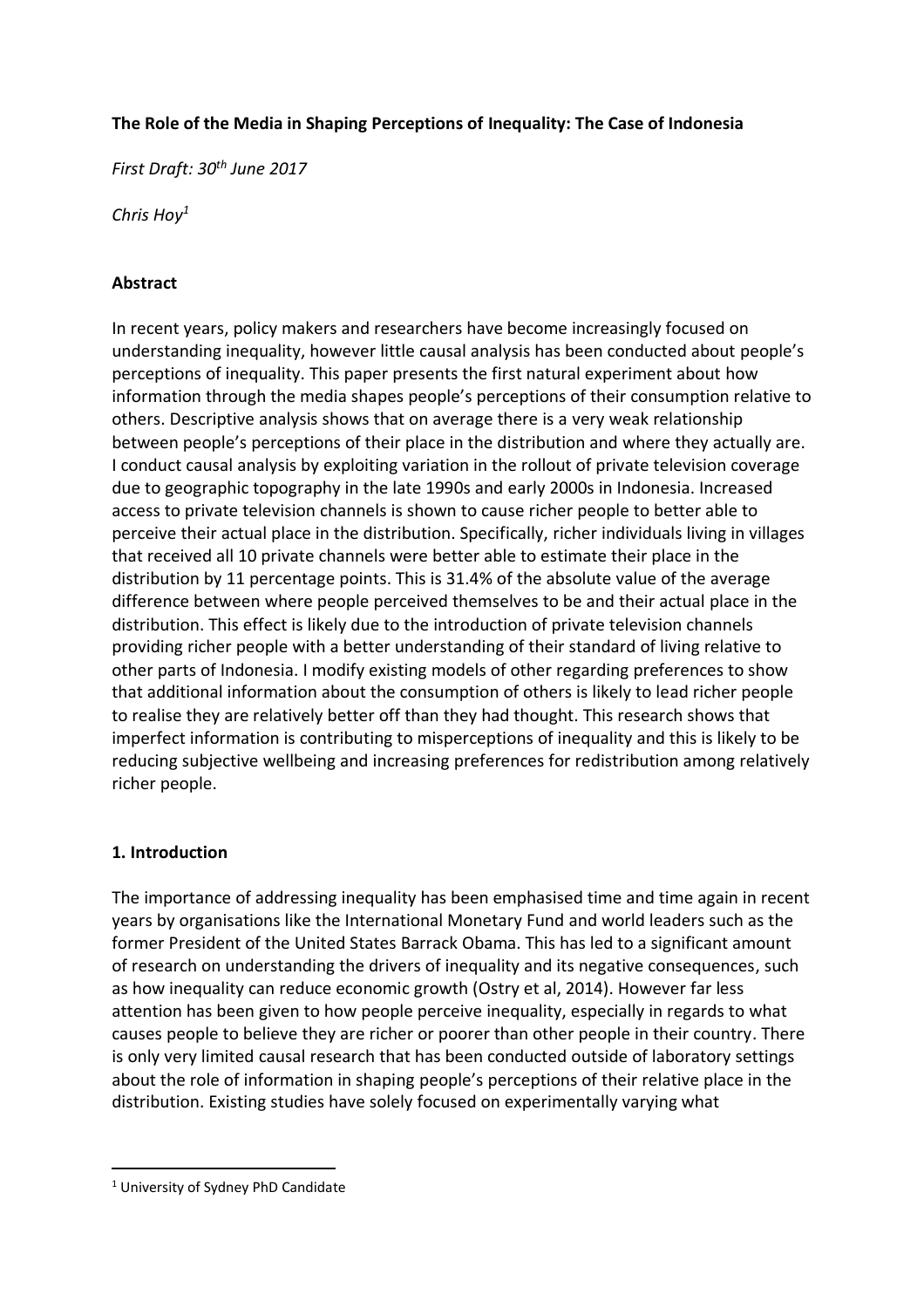information is available to online survey respondents. This is partly because it is challenging to find a natural, exogenous source of variation in information about inequality.

This paper presents the first natural experiment about the role of information in shaping people's perceptions of where they fit into their country's income distribution. I use an instrumental variable developed by Olken (2009) based upon variation due to topography in the rollout of private television coverage in the late 1990s and early 2000s in Indonesia. This is combined with the Indonesian Family Life Survey (IFLS), a dataset of 10040 households, which is one of the few existing panel surveys that includes questions about where people perceive themselves to be in the distribution. This approach of using the expansion of access to media in the developing world has been employed previously to show how greater information has improved gender outcomes, reduced social interactions and decreased migration (Jensen and Oster 2009, Olken 2009, Farré and Fasani 2013).

Descriptive analysis of the IFLS shows there are large differences between where people perceive themselves to be in the distribution and where they actual are. The cross-sectional data shows there is a 'median bias' whereby most people think they are in the middle of the distribution regardless of their actual place. Further, there is a weak relationship between actual and perceived place in the distribution, with a correlation coefficient of 0.19. The panel data, which tracks the same people over time, shows there is no relationship between changes in actual place or perceived place, with a correlation co-efficient of 0.01. The gap between actual and perceived place in the distribution is correlated with people's level of subjective wellbeing and preferences for redistribution. Specifically, overestimating (underestimating) ones place is associated with higher (lower) subjective wellbeing and lower (higher) support for redistribution.

Increased access to the media, in the form of increased private TV channels, is shown to cause richer people to better able to perceive their actual place in the distribution. Specifically, richer individuals living in villages that received all 10 private channels were better able to estimate their place in the distribution by 11 percentage points. This is 31.4% of the absolute value of the average difference between where people perceived themselves to be and their actual place in the distribution. However, there is little to no effect for people in the bottom half of the distribution. This effect is likely due to the introduction of private television channels providing richer people with a better understanding of their standard of living relative to other parts of Indonesia. Richer IFLS respondents tend to live in Java and Bali that on average have a higher standard of living than most other islands in Indonesia. Whereas poorer respondents would have been aware that Java, Jakarta in particular, had a higher living standard due to rural to urban migration and pre-existing exposure to the public television channel.

The structure of this paper is as follows. The second section provides a review of the literature on perceptions of inequality, the third section provides some descriptive analysis of perceptions of inequality in Indonesia and the fourth section presents a model of how information is likely to affect subjective wellbeing. The next three sections provide details of the empirical strategy, the results of the causal analysis and a discussion of these results, while section eight concludes.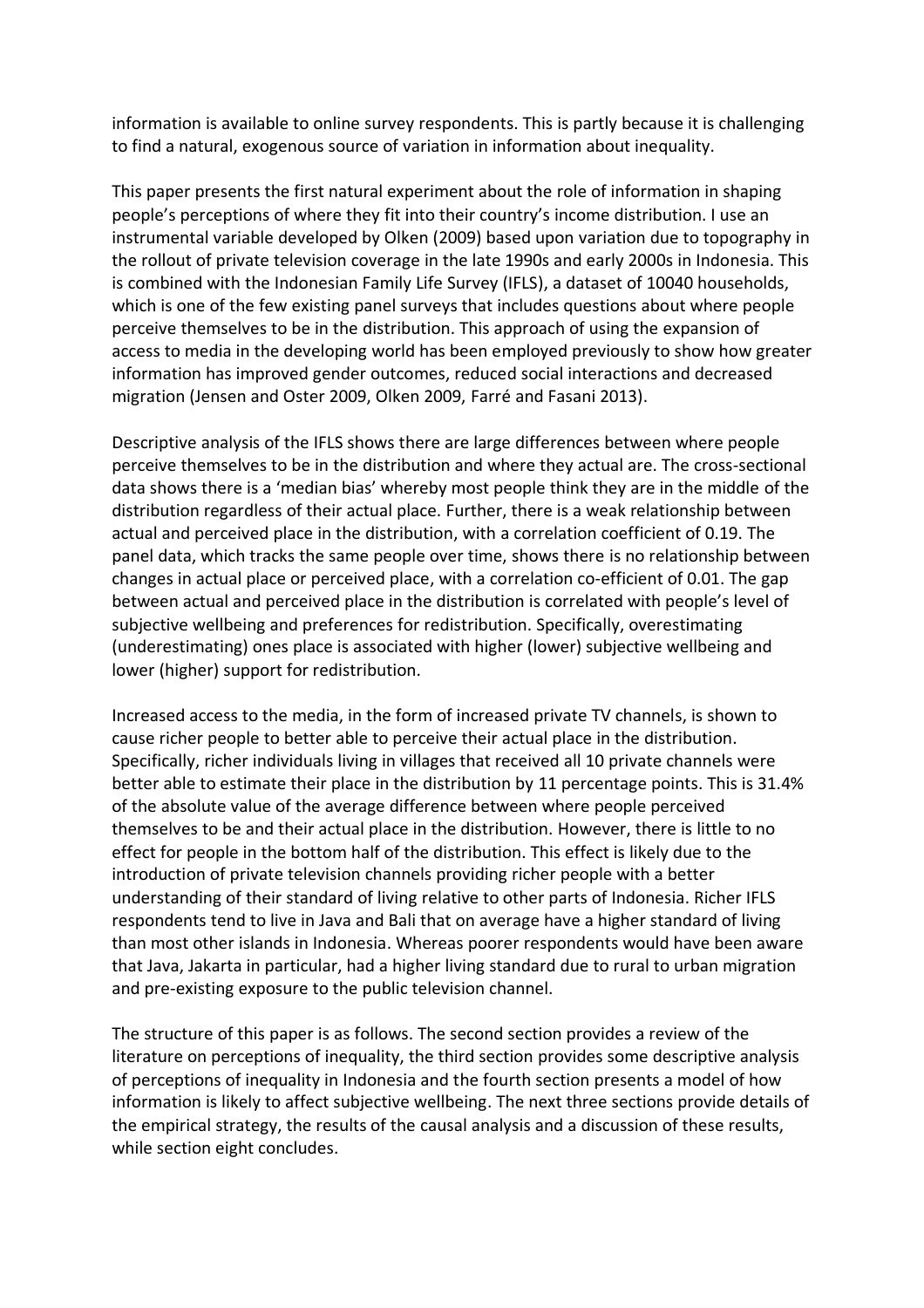#### **2. Literature Review**

This paper contributes to the literature on inequality by being the first to show how information shapes peoples beliefs about where they sit in the distribution using a natural experiment. There is very limited causal analysis that has been done in the field on this topic and it exclusively relies on experimentally varying the provision of information. Most existing literature on perceptions of inequality, particularly in regards to perceptions of people's relative place in the distribution, are related to either subjective wellbeing or preferences for redistribution.

The link between subjective wellbeing and people's consumption relative to others has received a significant degree of attention in economic research. Veblen (1899) was the first to argue that person's utility is partly dependent on how their consumption compares to others and in reference to this theory he famously coined the term 'conspicuous consumption'. The explicit link between subjective wellbeing and relative income was hypothesised by Easterlin (1974) in his cross country 'paradox' that subjective wellbeing is not higher in richer countries. However doubt has been case over this hypothesis by Steveson and Wolfers (2008) who show that absolute improvements in income overtime is linked to increases in subjective wellbeing across countries. Within countries most studies show that subjective wellbeing does tend to be higher among those with higher consumption (Oswald, 1997, Diener et al., 2003, among others). For example, empirical analysis in Europe shows that poorer people tend to be less happy than richer people (Alesina et al 2004). Recent evidence from psychology, such as Starmans et al (2017), suggests that subjective wellbeing is more closely linked to perceptions of fairness as opposed to inequality in and of itself.

A causal connection between relative consumption and subjective wellbeing has been established in laboratory settings through experimentally varying information available to participants (Fehr et al, 2003). However there is substantially less research in a field setting that explores the role of information about inequality in shaping subjective wellbeing. Among the most well-known studies in this area is work by Card et al (2012) who conduct a randomised control trial on employees of the University of California. They show that providing people with information about the distribution of wages at the university lowers the subjective wellbeing of those earning below average and increased their job searching activities.

The other main focus of the literature on perceptions of inequality is its relationship with preferences for redistribution. A number of commonly cited theories on preferences for redistribution are dependent on people's place in the distribution now or in the future. These theories include the median voter theorem (Black, 1948), the prospect for upward mobility hypothesis (Benabou and Ok, 2001) and Piketty's (1995) model about the relationship between social mobility and support for redistribution. However these theories assume that people have a good understanding of not only their place in the distribution but also the overall level of inequality in the country they reside in. The subsequent section will show this is not the case in Indonesia.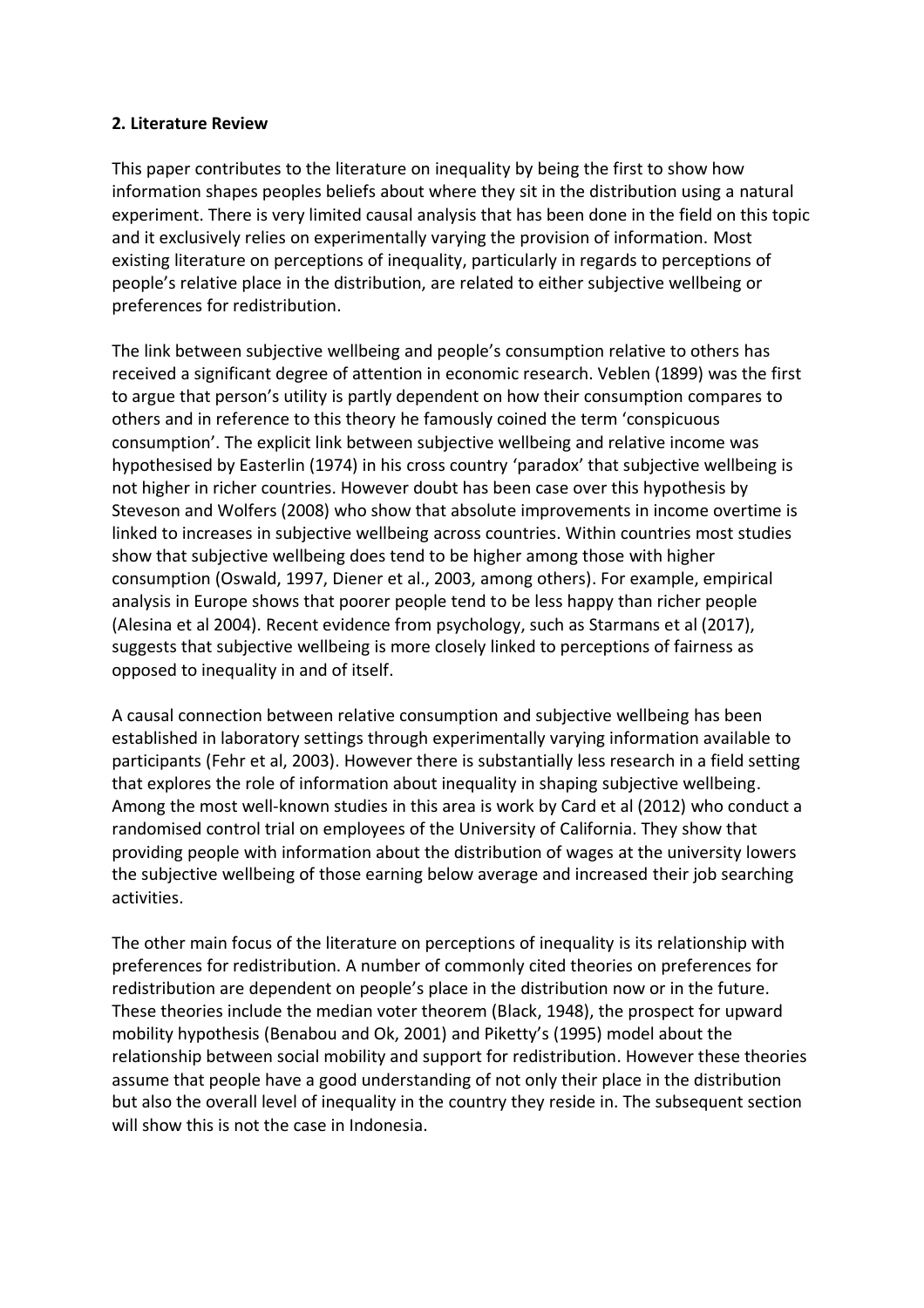Descriptive analysis on perceptions of inequality is very limited, especially in regards to the relationship between peoples actual and perceived place in the distribution. Three studies in the United States, Australia and Indonesia show that on average people greatly underestimate the level of inequality in their country and would prefer it to be much lower (Norton et al 2011, Norton et al 2014, Indrakesuma et al 2015). Davidai et al (2015) show that people, especially poorer individuals, tend to overestimate the level of upward mobility in the United States. In regards to perceived place in the distribution, a report by the think tank Bertelsmaan Stiftung, Bublitz (2016) shows that on average people tend to underestimate their actual place in the distribution in a number of high income countries. This paper builds upon this work by being the first to examine the relationship between actual and perceived place in the distribution in a developing country. In addition, it is the first study to provide descriptive analysis of the relationship between perceived and actual mobility over time.

Causal studies focused on the relationship between perceptions of inequality and support for redistribution are extremely rare. Similar to the case of subjective wellbeing, information about inequality has been varied experimentally to test how this alters preferences for redistribution. These studies have largely consisted of online randomised control trials in high income countries that provide accurate information about a respondent's place in the distribution and have shown varying effect sizes. Cruces et al (2013) show the provision of information about the place in the income distribution in Argentina significantly boosts support for redistribution among poorer people whereas Karadja et al (2017) show it lowers support among richer respondents in Norway. Kuziemko et al (2015) show that information about peoples place in distribution had an effect on support for increasing taxes on the rich when combined with details about inheritance taxes effecting the richest 0.1% of individuals. Examining the role of information about the global income distribution, Nair (2015) shows that providing information led to increased charitable giving and support for foreign aid among respondents in the US once they were informed of their actual place in the distribution.

Collectively the literature on the role of information in shaping perceptions of inequality is in an infant stage, however there are some clear tendencies. These are that subjective wellbeing and preferences for redistribution tend to be related to what information people have about their consumption relative to others. An implication is misperceptions of inequality are likely to be distorting subjective wellbeing and political preferences. This highlights the contribution being made by this paper as it sheds light on the role of information in shaping people's perceptions of their relative place in the distribution.

#### **3. Descriptive Analysis**

The gap between where people perceive themselves to be and where they actually are in the distribution in Indonesia can be seen in regards to both cross-sectional and time series data. This gap in perceptions is correlated with people's subjective wellbeing and preferences for redistribution.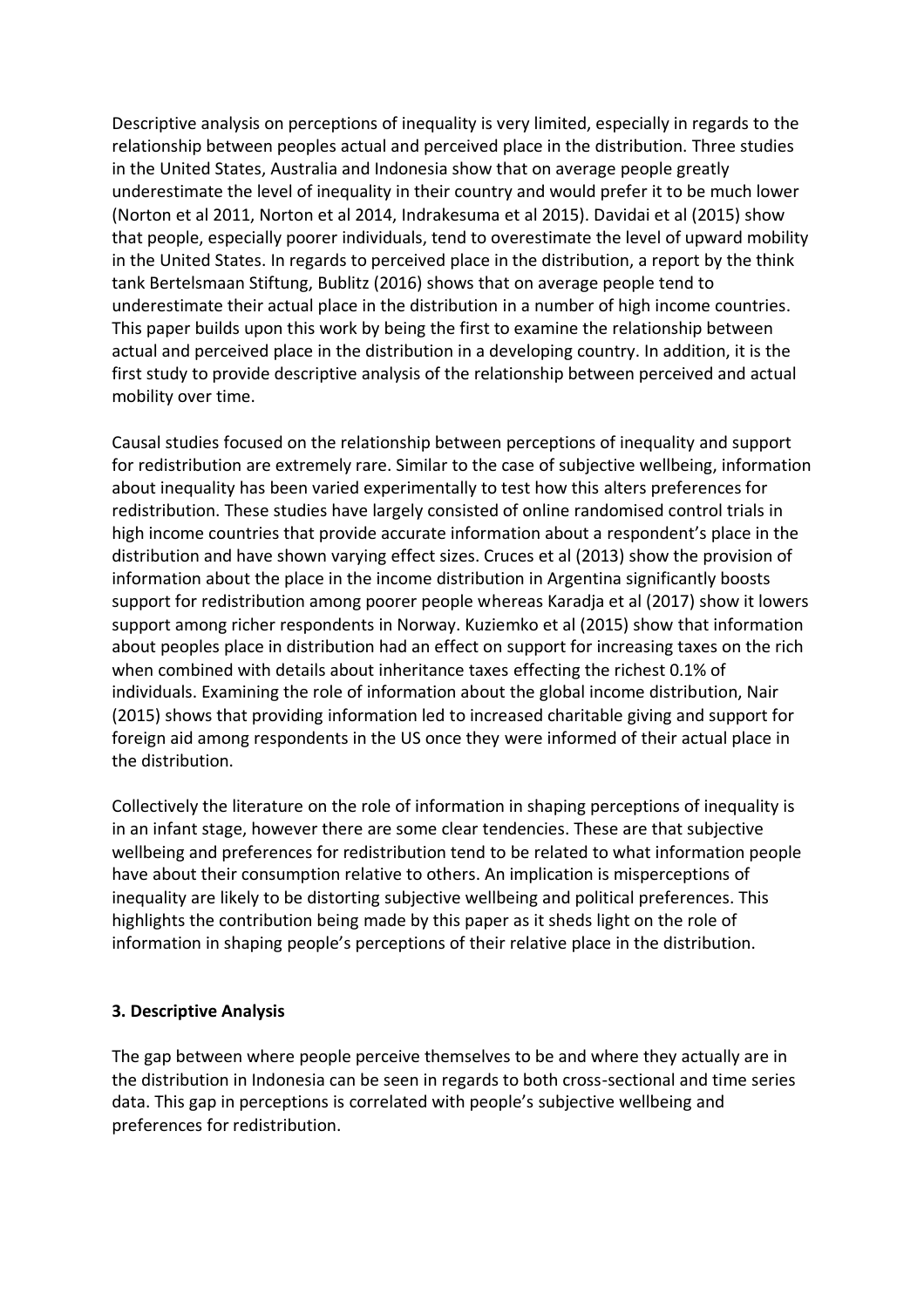#### *Cross sectional data*

A 'median bias' exists in Indonesia whereby on average around 90% of individuals perceive themselves to be in the middle of the distribution according to multiple surveys. This paper largely relies on the 2007 round of the IFLS that asks respondents to place themselves on one of six steps across the distribution from poorest (1) to richest (6). The results are shown below whereby the graph on the left represents people's perceived place in the distribution and the graph on the right reflects their actual place. There is a weak correlation between actual and perceived place of 0.194 and a correlation of 0.014 between actual consumption and perceived place. On average, the absolute gap between actual and perceived place is around 35 percentiles and standard deviation of 19 percentiles. In other words, most people are unaware of their actual place in the income distribution.



This stylised fact is reinforced by a 2014 nationally representative survey reported on by the World Bank that captures individual's perceptions of inequality and preferences for redistribution in Indonesia (Indrakesuma et al 2015). In this case, people are asked to place themselves on one of five steps (quintiles) that are equally divided into shares of 50 million Indonesians and ranked in order of household income. Even with slightly different wording of the question an almost identical result emerges. In this case, 90% of the distribution believe they are in middle three quintiles of the distribution, even though only 33% were. In addition, the correlation co-efficient between perceived and actual place in the distribution is 0.355 and perceived place in the distribution with household per capita consumption is 0.335.

#### *Times series data*

On average people are unable to accurately perceive whether they experience upward or downward mobility. The IFLS data from 2000 and 2007 rounds includes questions about people's perceived place in the distribution now, in the past and in the future. In all cases the is no relationship between actual and perceived mobility. For example, looking just at the 2007 round there is a correlation co-efficient between actual and perceived change in place in distribution is over the last 5 years of 0.01 and between change in household consumption per capita and change in perceived place of 0.00. This pattern can be seen in the three charts below, which are divided between those people who perceived they moved up (A), stayed the same (B) or moved down (C) the distribution. Each of the charts show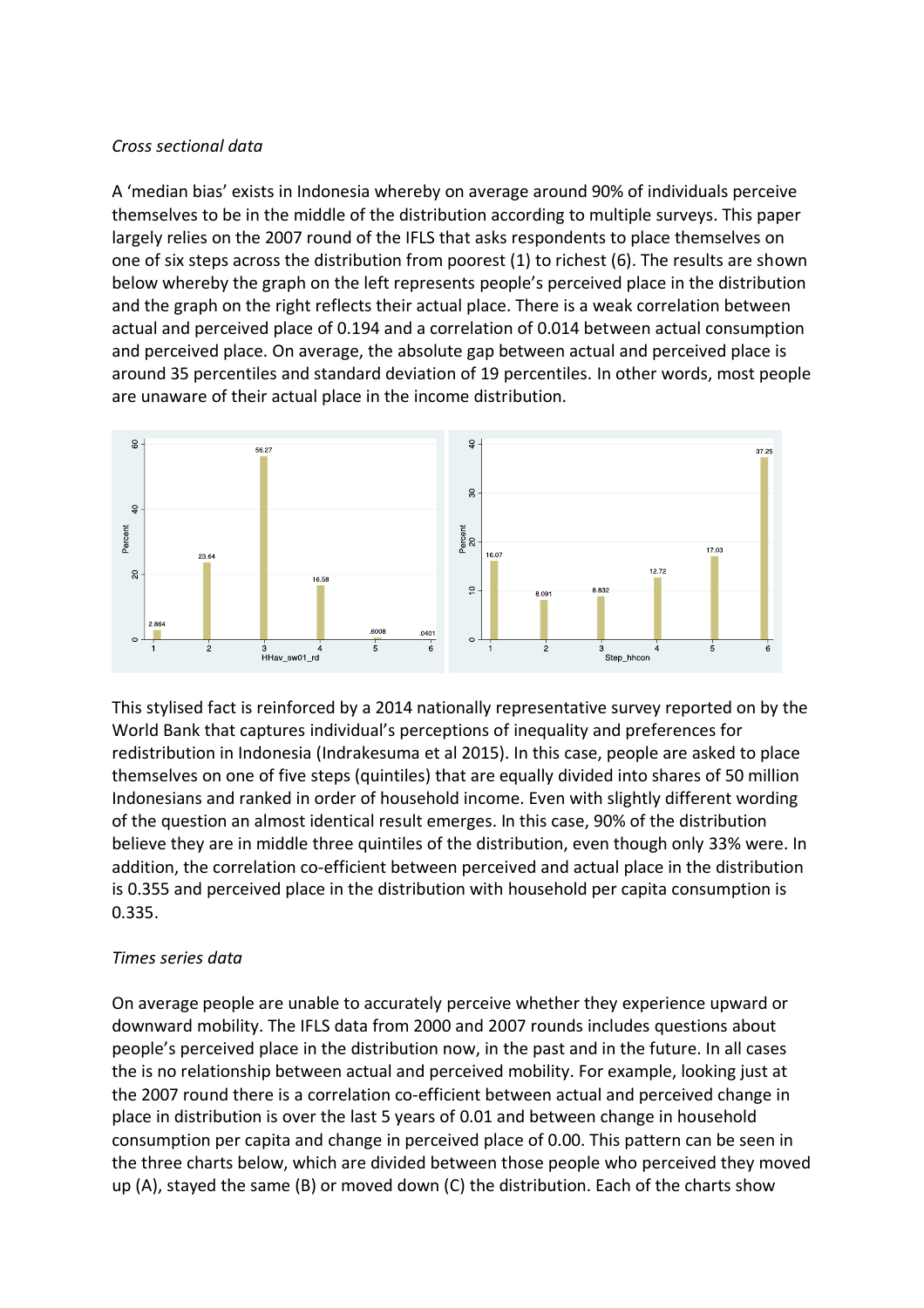what actually happened for the people in these groups. It is clear there is no relationship between where people perceive themselves to be and where they actually were.



B - People who Perceived they had no change





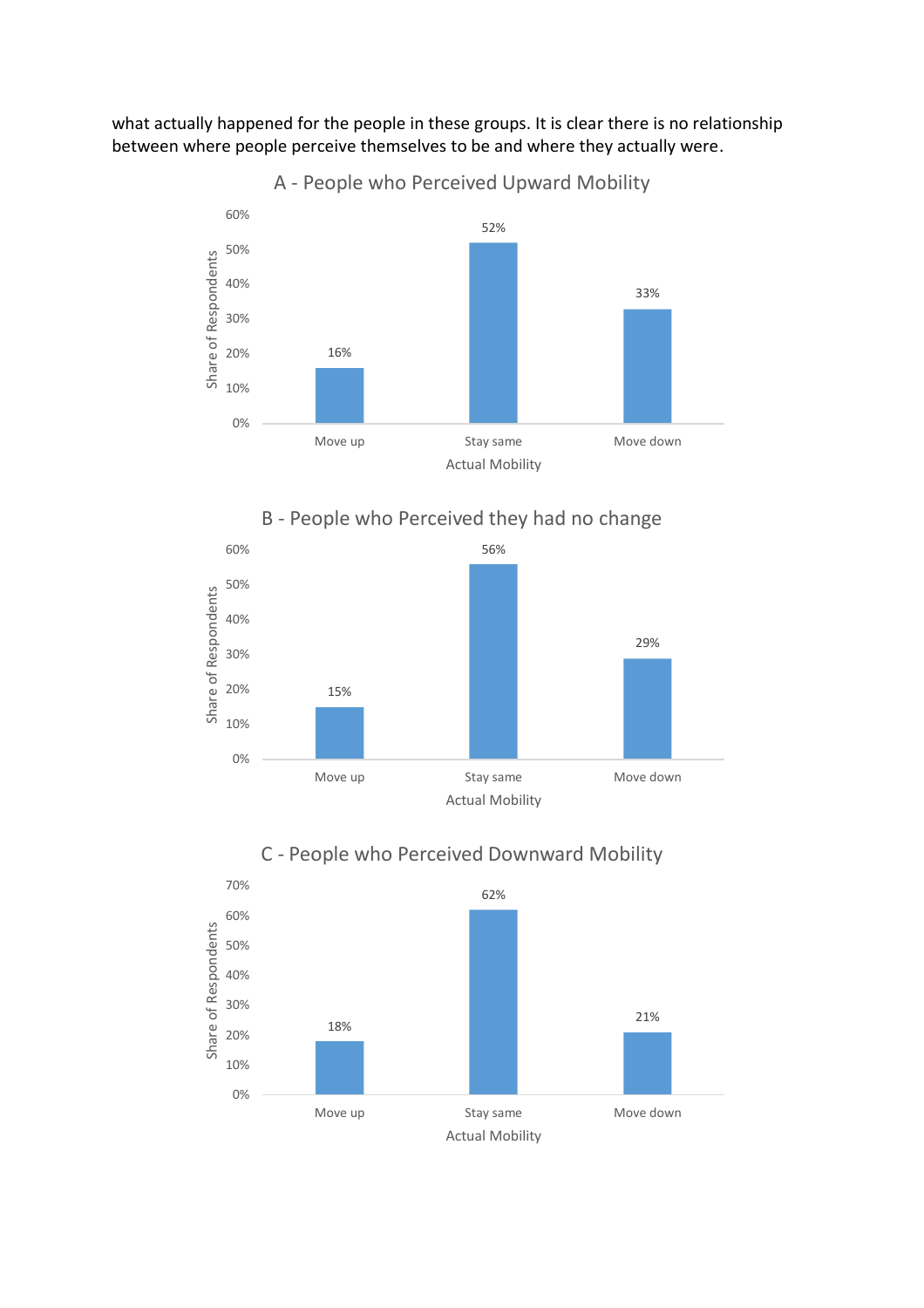#### *Relationship with subjective wellbeing and support for redistribution*

The descriptive analysis above highlights that there is a weak relationship between perceptions and reality of where people are in the distribution. This raises the question of whether perceptions or reality are more closely related to subjective wellbeing and support for redistribution, which have been the focus of existing literature on this topic. Analysis of the datasets referred to above show that overestimating (underestimating) one's place is associated with higher (lower) subjective wellbeing and lower (higher) support for redistribution. Whereas there is no relationship between the actual place in the distribution and subjective wellbeing as well as preferences for redistribution in Indonesia. These findings are discussed further below.

There is a clear relationship between how accurately people perceive their place in the distribution and subjective wellbeing (measured in regards to both contentment with current living standards and overall happiness). Poor people who overestimate their place are more likely to state their current standard of living is more than adequate for their needs, while richer people who underestimate their place are more likely to state that their living standards are less than adequate for their needs. For people on the poorest 'step' (bottom 17 percentage points of distribution) there is a positive correlation of 0.32 between contentment with current living standards and the gap between perceived and actual place in the distribution. Whereas the correlation between contentment with current living standards and the gap between perceived and actual place in the distribution for individuals in the top half of the distribution is around -0.25. This means poorer people are more content when they don't realise they are poor relative to others, while richer people are less content when they underestimate how rich they are relatively.

There is also a well-defined relationship between perceived place in the distribution and support for 'direct' redistribution in the form of cash transfers. Specifically, support for redistribution through cash transfers and other kinds of social protection is positively correlated with peceiving oneself as poorer than they actually are. Support for social protection falls from 55% of individuals who perceive themselves to be in the poorest 20% of the income distribution to 41% among the individuals who perceived themselves to be in the second richest quintile (note only one household perceived themselves to be in the richer quintile). Conversely, overestimating ones place in the distribution is positively associated with greater support for the government to focus on job creation programs as opposed to direct cash transfers. Support for job creation rises from 41% of individuals who perceive themselves to be in the poorest 20% of the income distribution to 55% among the individuals who perceived themselves to be in the second richest quintile.

The gap between perceptions and reality and the association of people's perceived place in the distribution with subjective wellbeing and preferences for redistribution begs the question of what is driving perceptions. The remainder of this paper examines the role of information, through exposure to the media, in shaping people's perceptions about where they sit in the distribution.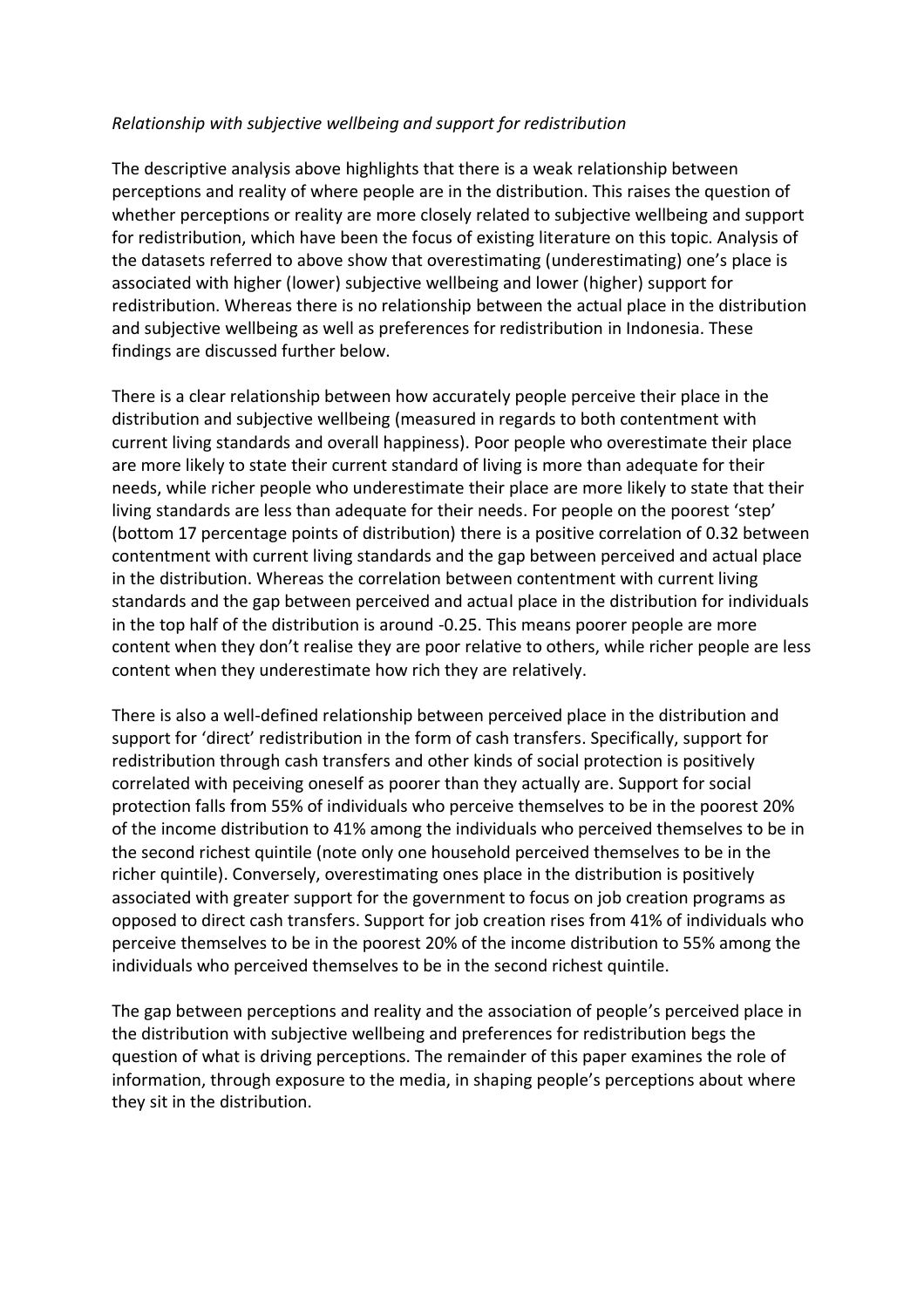#### **4. Model**

Existing models of other regarding preferences, whereby people's relative consumption is factored into an individual's utility function, tend to conflate actual and perceived consumption. In other words, actual consumption is used as an adequate proxy for what individuals perceive others are consuming. However the descriptive analysis above would suggest a modified model is required. I construct a model building upon the existing literature to capture how utility is dependent on perceived consumption of others and I show how information can alter these perceptions.

The most commonly cited model of other regarding perceptions is by Fehr and Schmidt (1999), which formalises a utility function that depends on how an individual's consumption compares to those who are richer or poorer than them. In a simple setting where there is three people and person A consumes between the other two, person A's utility function can be expressed as follows:

$$
U(c_A, c_O) = U(c_A) + \beta U(c_A - c_P) + \gamma U(c_R - c_A)
$$

whereby;

 $c_A =$  Consumption of Indiviudal A  $c_P$  = Perceived Consumption of person poorer than  $c_A$  $\beta= Weighting$  of  $c_{P_p}$  relative to Own Consumption  $c_R$  = Perceived Consumption of person richer than  $c_A$  $\gamma = Weighting$  of  $c_{R_p}$  relative to Own Consumption

I modify this model by factoring in that person A's utility is dependent on how they perceive the consumption of the other two individuals, as opposed to actual consumption levels. This is necessary as the descriptive analysis in the previous section highlights that people's perception of their consumption relative to others is only weakly related to what is actually the case. Further, subjective wellbeing and preferences for redistribution is more closely correlated with their perceived relative place. The simple three-person model becomes:

$$
U(c_A, c_O) = U(c_A) + \beta U\left(c_A - c_{P_p}\right) + \gamma U\left(c_{R_p} - c_A\right)
$$

whereby;

 $c_{P_n}$  = Perceived Consumption of Other Individuals poorer than  $c_A$  $c_{R_p}$  = Perceived Consumption of Other Individuals richer than  $c_A$ 

I further modify this model to incorporate the role of information along the lines of Card et al (2012) who illustrate how information can effect subjective wellbeing. This formalises the role of information in effecting an individual's utility function that factors in how they perceive their consumption relative to others, as follows:

$$
U(c_A, c_O, I) = U(c_A) + \beta U (c_A - E[c_{P_p} | I^P]) + \gamma U (E[c_{R_p} | I^R] - c_A)
$$

whereby;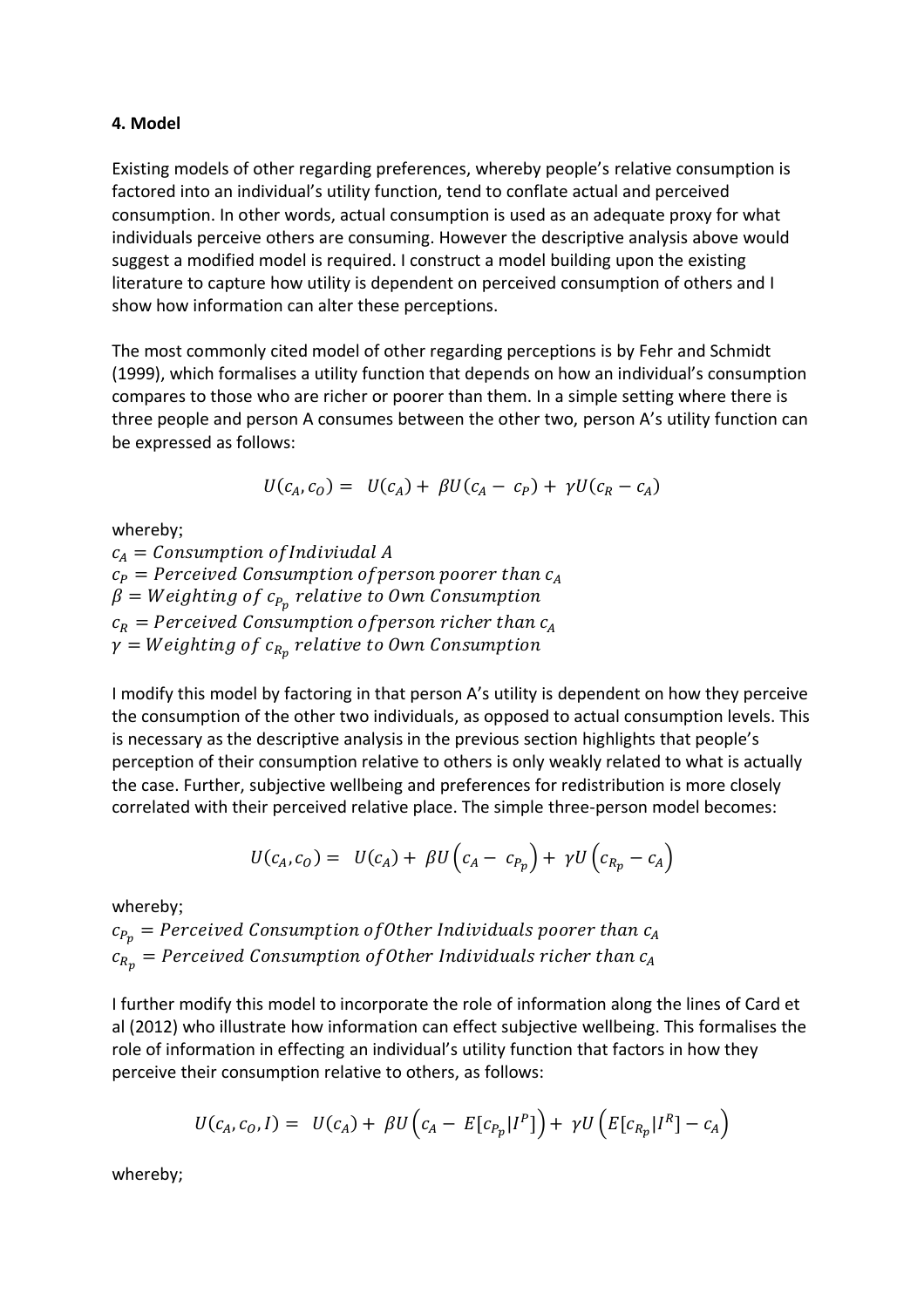$I^P = Information$  about poorer person's consumption  $I^R = Information$  about richer person's consumption

The degree to which individuals already have information about other people's consumption is likely to moderate the role of information in altering utility. For example, if people were already aware of the consumption of those richer than them receiving this information again is likely to have a limited effect. In this case,  $c_{R_n} \approx c_R$  as people are already accurately perceiving the actual level of consumption of those richer than them.

Hypothesis – *Richer people are less aware of poorer people's consumption and additional information about the consumption of others is likely to led them to realise they are relatively richer than they had thought.*

This can be formalised as follows, whereby for richer people the following information gap exists in time period 0:

$$
c_{P_p} - c_P > c_{P_R} - c_R
$$

The provision of additional information in time period 1 is likely to lead richer individuals to revise their beliefs about their relative place in the distribution upwards, which is shown in the following:

$$
(c_A - c_{P_p})_{t0} < (c_A - c_{P_p})_{t1}
$$

This upward revision of perceived place in the distribution relative to others is likely to lead to greater subjective wellbeing and reduced support for redistribution.

A similar effect is not expected for poorer individuals as they are expected to be already more aware of the consumption of the poorest in society and are expected to have some understanding of the standard of living of richer individuals through existing information sources. In the case of Indonesia this would be through the high rate of urban to rural migration and the public television channel. After all, a key driver of urban to rural migration is people's belief that the standard of living in urban areas is significantly better than rural areas (Farré and Fasani 2013).

The empirical strategy in this paper tests this hypothesis that richer people have an existing information asymmetry, such that they have a better understanding of richer people's living standards than poorer people. This would lead to the rollout of private television in Indonesia leading richer people to revise upward their perceived place in the distribution.

#### **5. Empirical Strategy**

This paper follows a similar identification strategy to other studies that exploit variation in the expansion of media in developing countries throughout the 1990s and 2000s to understand the impact of additional information on a range of indicators. Variation in the rollout of television in India was used by Jensen and Oster (2009) to show how more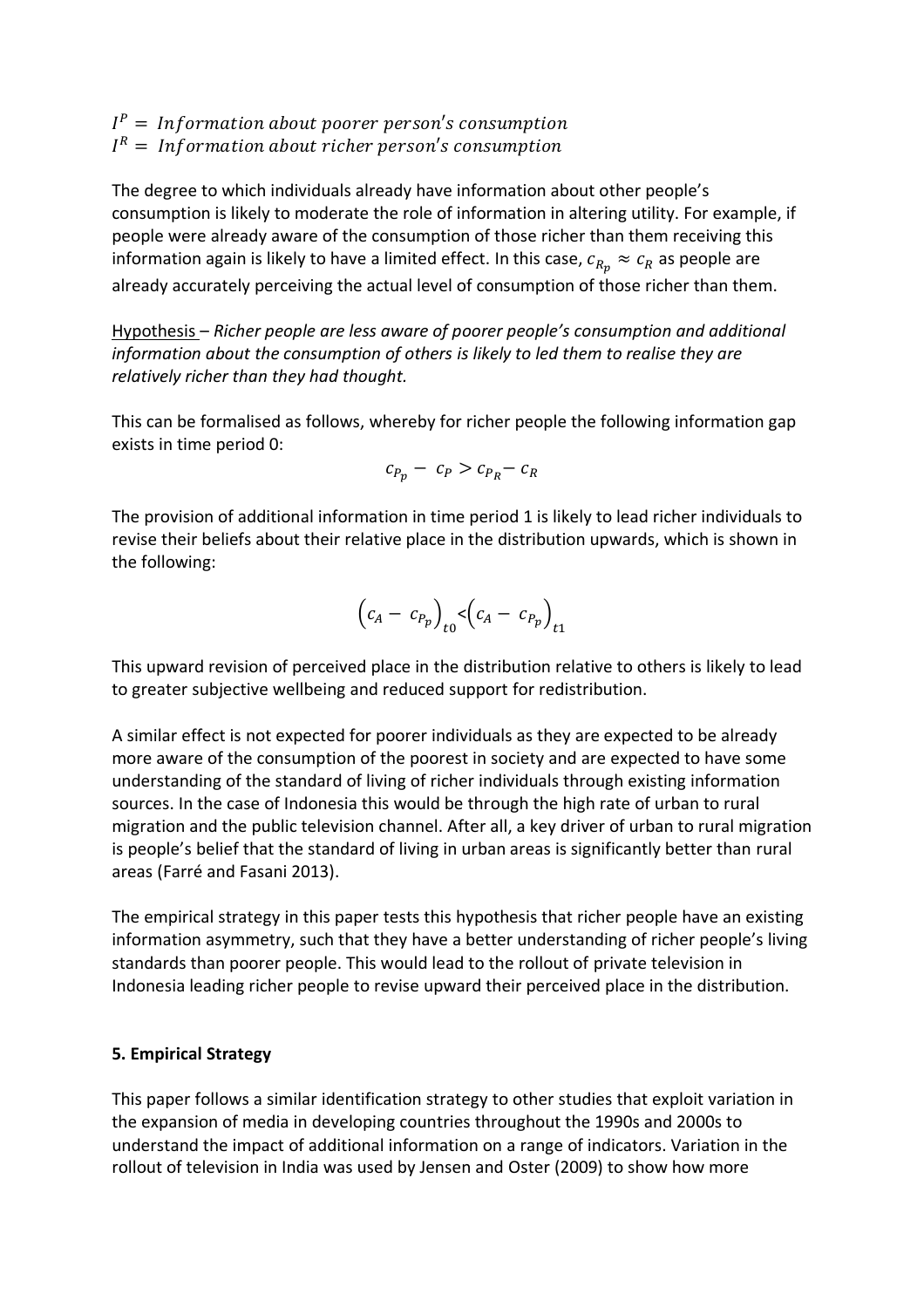television exposure reduced the acceptance of domestic violence and preference for having a son. Similar gender outcomes were illustrated through variation in television coverage by La Ferrara et al (2007) in Brazil where watching soap operas was shown to reduce fertility. Differences in radio signal was used by Yanagizawa-Drott (2014) to show that an estimated 51,000 perpetrators, participated in the violence during the Rwandan genocide due to radio.

In Indonesia, variation in the rollout of television due to geographic topography has been employed to show the role of the media in reducing local social interactions (Olken, 2009) and decreasing migration (Farré and Fasani 2013). Specifically, Olken developed an instrument of the difference between television signal if terrain was flat (*FREE*) compared to what signal was actually received (*SIGNAL*), which is effected by the location of villages relative to mountains (this is shown in the chart below). He argues that once some basic geographic factors are taken into account, such as distance to major cities, the only difference in SIGNAL (once FREE is controlled for) between villages is due to topography, which varies randomly.



The number of television channels (*NUMCHANNELS*) available in rural villages increased from one up to eleven throughout the late 1990s and early 2000s. This was due to the rollout of private television channels over this time period as previously the government TV channel was the only one available. Using data from the 2006 PODES (Indonesian Village Census), Olken captures whether private TV channels were available in villages and if so how many. He shows that 97% of households report watching TV every day and access to more channels increases exposure to TV and the radio by an average of 14 mins per day per channel. Having access to more channels is not correlated with households being more likely own a TV and there is a strong relationship between TV and radio signal. In line with Olken's approach, for the remainder of this paper TV exposure is used a proxy for broader media exposure.

This paper follows the same approach as Farré and Fasani (2013) who overlay the instrument that Olken developed in combination with the 2007 round of the IFLS. They examine the role of TV exposure in effecting migration whereas the focus on this paper is its effect on perceptions of inequality. There is a total dataset of 8227 households in rural Indonesia that have data available on *NUMCHANNELS,* SIGNAL and FREE as well as a response to the IFLS question of their perceived place in the distribution. Two-thirds of these households were in Java or Bali, which had average living standards around 30-40% higher than the rest of Indonesia in the mid 2000s (Hill et al, 2008).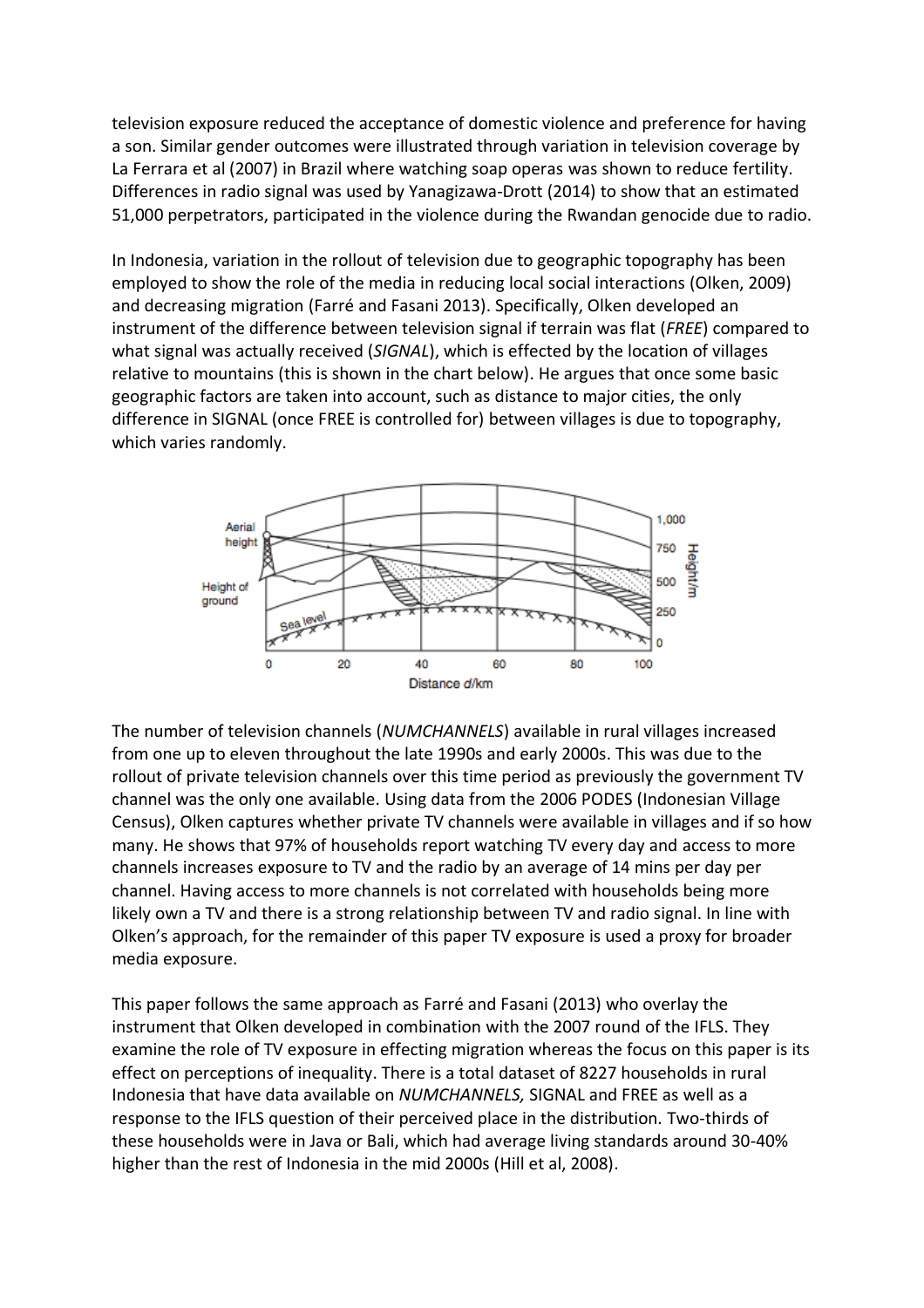The distribution of *NUMCHANNELS* in each sub-district (which usually consists of around 10 villages) is shown in the chart below. The average number channels in each village is 4.00 and the standard deviation is 4.07. Around a fifth of villages had all eleven channels and more than half only had access to the government channel<sup>2</sup>. Importantly, the government run TV channel did not emphasise the diversity in living standards across Indonesia as the nation's leader for 31 years, Suharto, maintained a strong sense of unity to subdue separatist movements. As such it was not until private TV was introduced that Indonesians would have received media exposure about the differences in average standard of livings in other parts of the country.



The *NUMCHANNELS* in a village is not related to household consumption or key variables of interest once geographic variables are controlled for, as can be seen in the table below. The results are based upon equation (1) below

(1)  $NUMCHANNELS = \alpha + X\delta_1 + \delta_2 GEOGRAPHY + \epsilon$ 

whereby X is a list of key variables of interest and GEOGRAPHY is a list of geographic controls. Standard errors are clustered at the sub-district level as this is the unit of analysis that the television coverage varies at.

 $\overline{a}$ 

 $2$  3.4% reported actually not having any TV channels available in their village.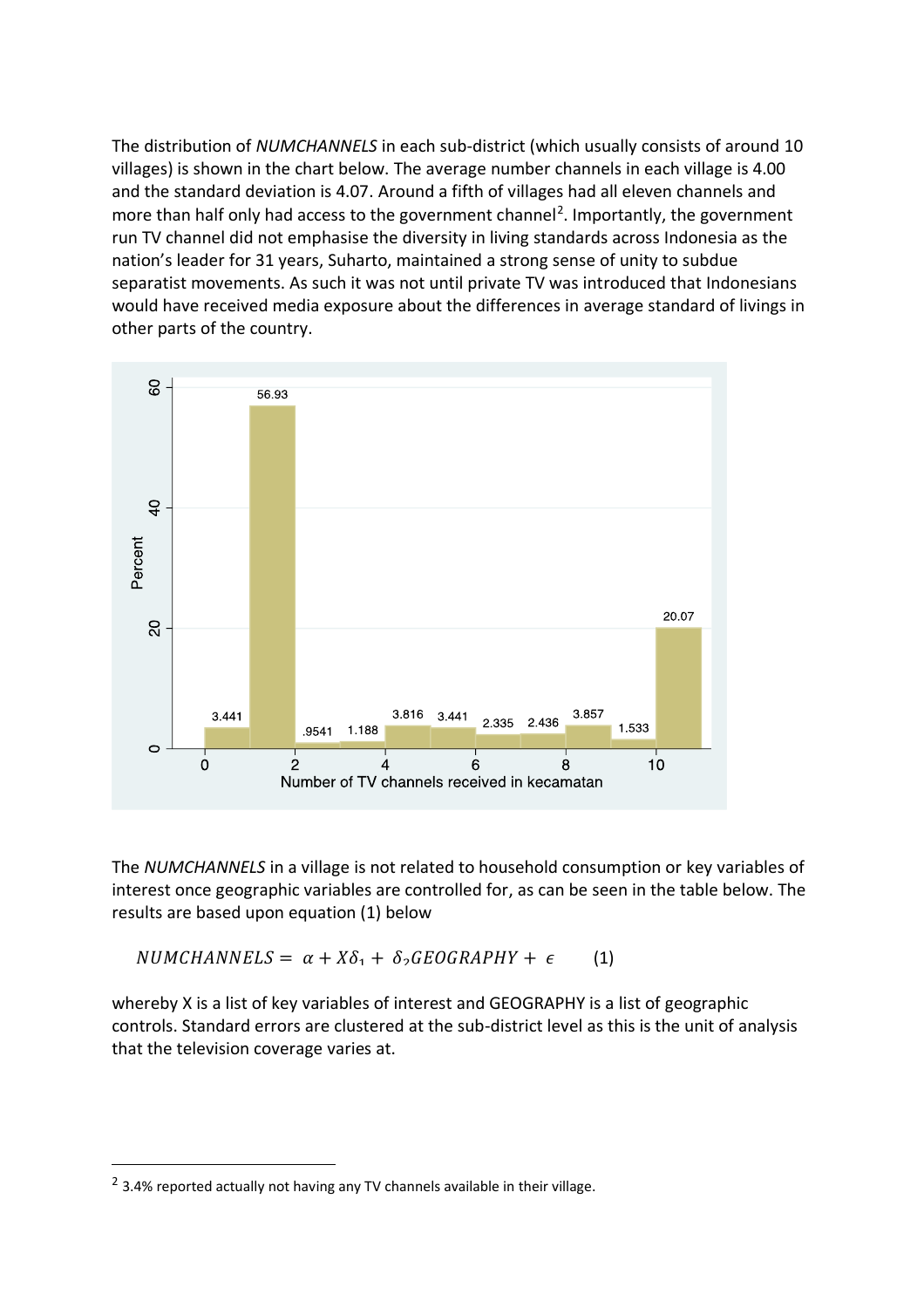|                                      | <b>NUMCHANNELS</b> |
|--------------------------------------|--------------------|
| Perceived place in distribution      | 0.12               |
|                                      | (0.12)             |
| Actual place in distribution         | $-0.01$            |
|                                      | (0.04)             |
| Adult population                     | 0.13               |
|                                      | (0.53)             |
| Number of hamlets                    | $-0.21$            |
|                                      | (0.52)             |
| Population share working agriculture | $-0.17$            |
|                                      | (1.61)             |
| <b>Ethical fragmentation</b>         | $-2.94$            |
|                                      | (1.68)             |
| Religious fragmentation              | 2.02               |
|                                      | (2.80)             |
| Poverty rate                         | $-0.49$            |
|                                      | (1.02)             |

The first stage of the instrumental variable analysis is captured in the equation below:

$$
NUMCHANNELS = \alpha + \gamma_1 SIGNAL + \gamma_2 FREE + \epsilon \tag{2}
$$

The results of the first stage of the two stage least squares analysis are shown in the table below. In line with Olken (2009) and Farré and Fasani (2013), the *NUMCHANNELS* is adequately predicted by *SIGNAL* after controlling for *FREE*. The F-statistic of 32 is well over 10, which is commonly accepted as the minimum level required to avoid issues with weak instrument identification (Tock, Wright and Yogo, 2002). This first stage results suggests that SIGNAL after controlling for FREE can be used an instrument for NUMCHANNELS in the second stage equation.

|             | <b>NUMCHANNELS</b> |
|-------------|--------------------|
| SIGNAL      | $0.028**$          |
|             | (0.011)            |
| <i>FREE</i> | $0.097**$          |
|             | (0.049)            |
| F-statistic | 32.26              |

First stage of instrumental variable analysis

Standard errors adjusted for 880 sub-districts

#### **6. Results**

The results of the instrumental variable analysis were determined through a modified version of the second stage equation shown below, where NUMCHANNELS is instrumented by SIGNAL after controlling for FREE.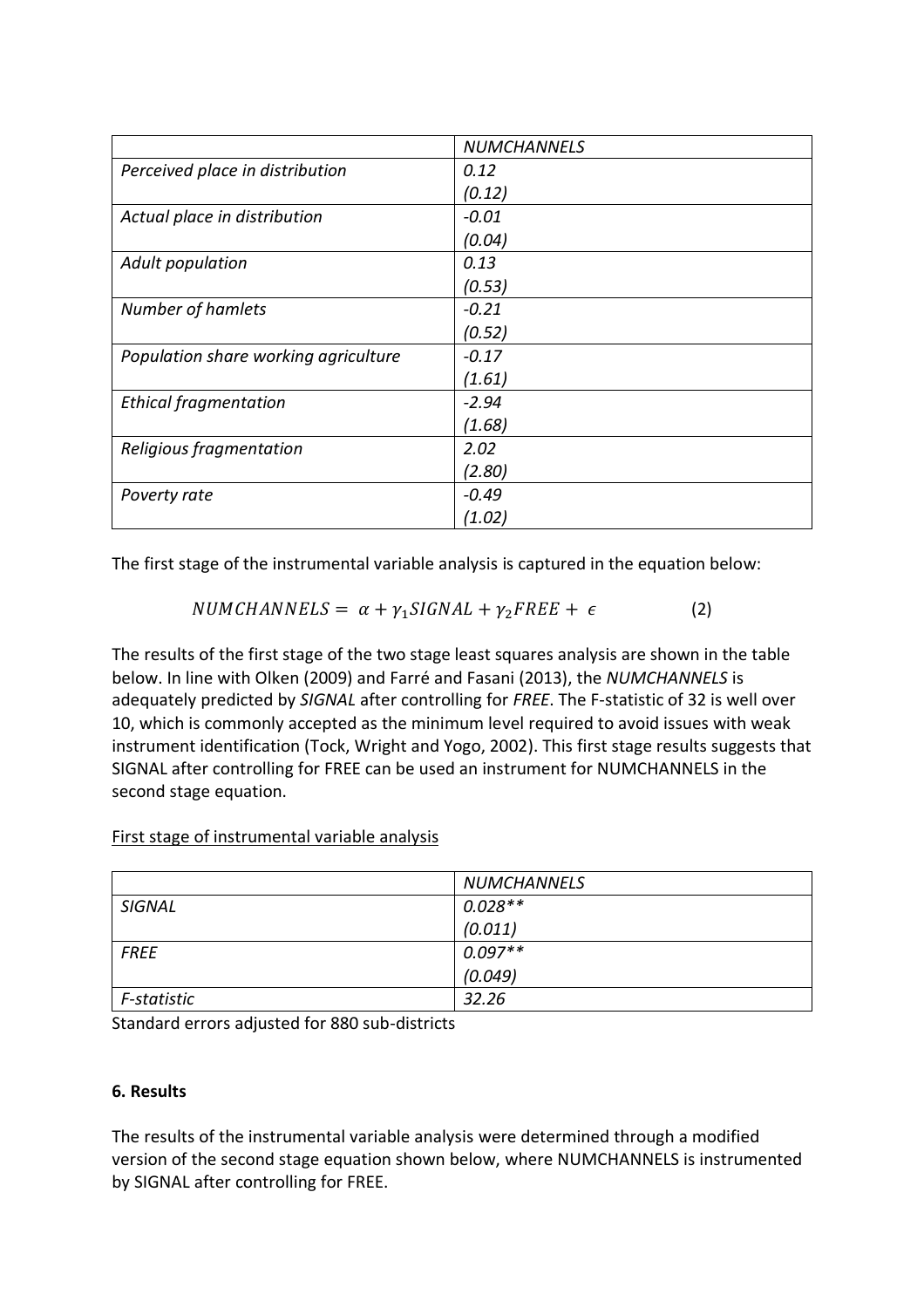DiffPerAct Place =  $\alpha + \gamma_1$ NUMCHANNELS +  $\delta_1$ GEOGRAPHY +  $\epsilon$  (3)

whereby *DiffPerActPlace* is the difference between actual and perceived place in the distribution.

The issue with the specification in equation (3) is that *DiffPerActPlace* can be either positive or negative making the co-efficient  $\gamma_1$  difficult to interpret. To address this the absolute value of *DiffPerActPlace* is taken and included in equation (4).

 $AbbifPerAct$  Place =  $\alpha + \theta_1$ NUMCHANNELS +  $\delta_1$ GEOGRAPHY +  $\epsilon$  (4)

A limitation of the specification of equation (4) is this does not allow for heterogeneous effects across the distribution. In other words, the effect of an additional channel on the gap between actual and perceived place in the distribution may well vary across income levels. To be able to capture this variation, for each 'step' of the distribution (for which there are six) a dummy is created along with an interaction term with the instrument. A simplified version of this specification is shown in equation (5). This approach means that the coefficient  $\eta_1$  represents the effect of an extra channel on the absolute gap between perceived and actual place in the distribution for a given step of the distribution.

(5) AbDiffPerAct Place =  $\alpha + \eta_1$ NUMCHANNELS  $\times$  STEPDUMMY +  $D_1 + \delta_1$ GEOGRAPHY +  $\epsilon$ 

where  $D_1$  is a dummy variable for each step of the distribution, which allows the intercept to vary by step.

|                            | AbsDiffPerActPlace |
|----------------------------|--------------------|
| <b>NUMCHANNELS</b>         | 0.031              |
|                            | (0.027)            |
| NUMCHANNELS S2             | $-0.008$           |
|                            | (0.017)            |
| NUMCHANNELS S3             | $-0.071***$        |
|                            | (0.025)            |
| NUMCHANNELS S4             | $-0.108***$        |
|                            | (0.030)            |
| NUMCHANNELS S5             | $-0.094***$        |
|                            | (0.027)            |
| NUMCHANNELS S6             | $-0.088***$        |
|                            | (0.028)            |
| <b>FREE CONTROLLED FOR</b> | X                  |
| <b>GEOGRAPHIC CONTROLS</b> | X                  |

The main results of equation 5 are shown in the table and chart below.

Standard errors adjusted for 833 sub-districts that had data available

The effect of an additional channel on the *AbDiffPerActPlace* varies considerably in sign and magnitude across the distribution as can be seen in the chart below. For the poorest three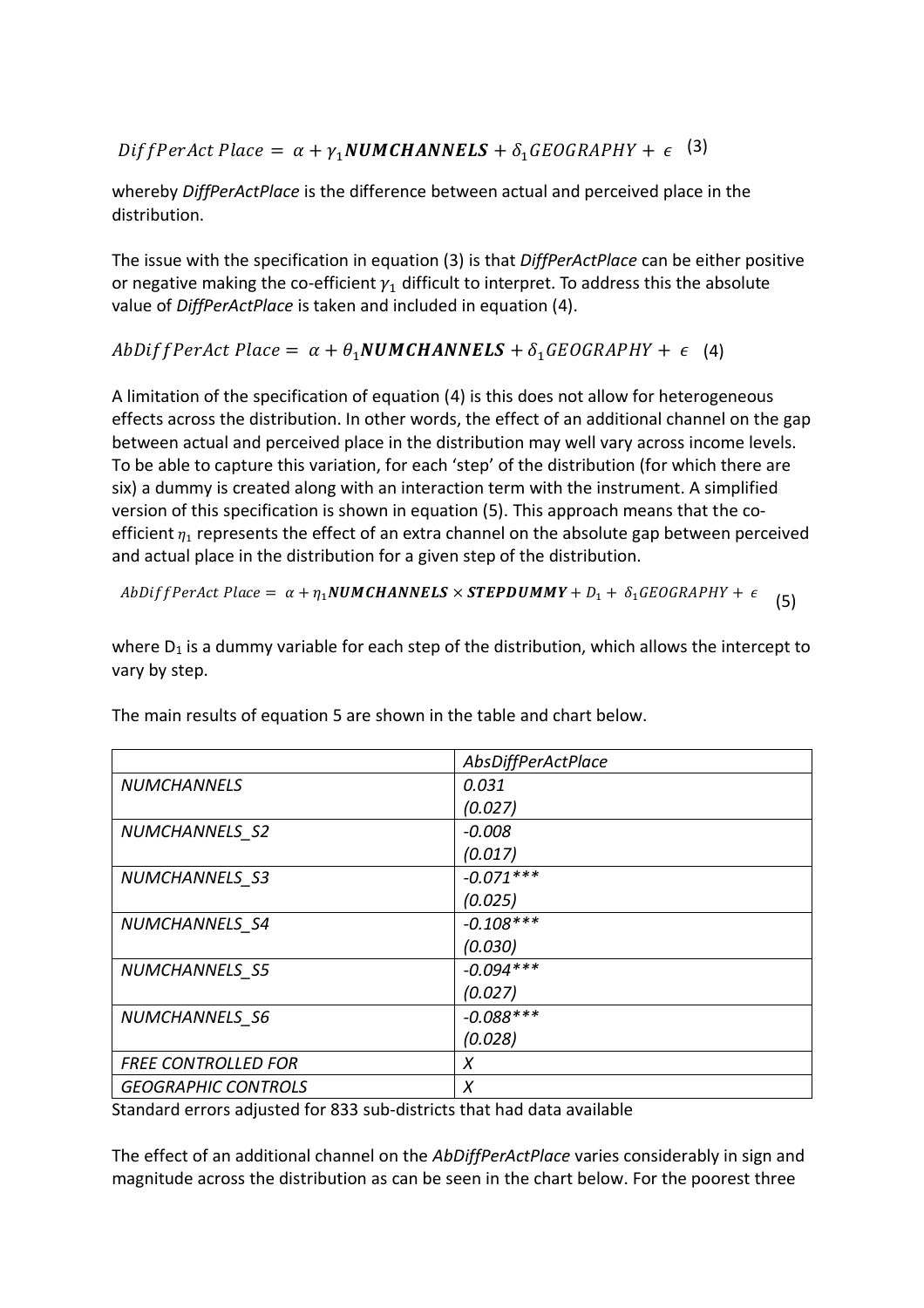'steps' there is no statistically significant effect of an extra channel. While an extra television channel decreases *AbDiffPerActPlace* for those in the top half of the distribution. In this case, extra information is assisting individuals to better estimate their place in the income distribution.



Specifically, a one extra TV channel is associated with people in the top half of the distribution being able better able to estimate their place by 1.1 percentage points. This effect is non-trivial, as those individuals who received all 10 private channels were better able to estimate their place in the distribution by 11 percentage points, which is 31.4% of the absolute value of the average difference between actual and perceived place in the distribution.

#### **7. Discussion**

The differential effects of additional information across the distribution is a powerful finding as it suggests the role of information in shaping perceptions of inequality is more nuanced than commonly thought. More information has not led all individuals to better be able to understand where they fit in the distribution. This is likely due to peoples existing misperceptions and the content of private television channels only partly filling in gaps in knowledge.

Prior to the expansion of access to television the IFLS respondents in rural areas would have had extremely limited access to information about the standard of living in other parts of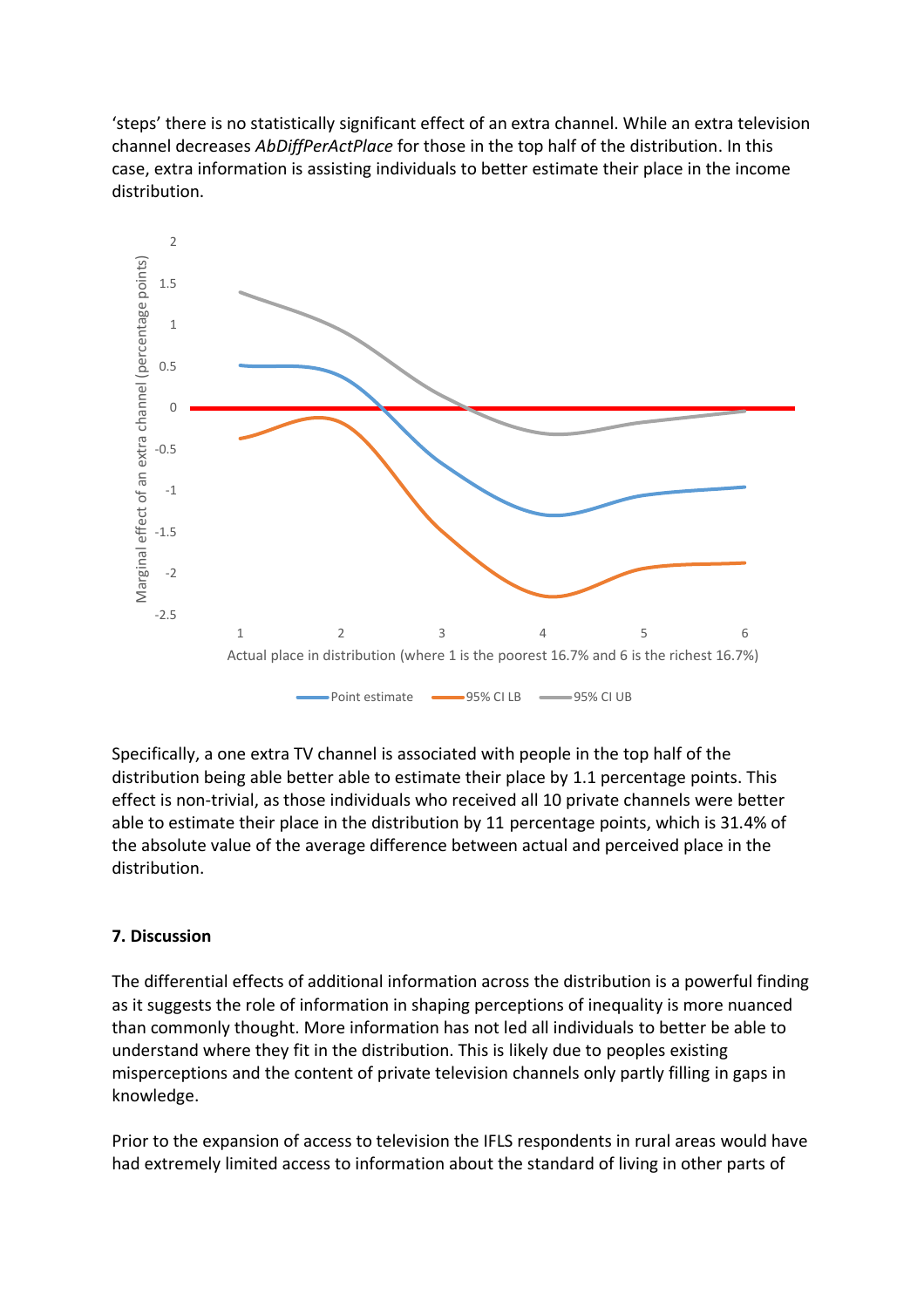Indonesia. The only television network operating in these areas prior to the late 1990s was the government's television channel. A key focus of the Suharto era was ensuring Indonesia remained unified and the government run TV channel did not focus on the inequality of living standards across Indonesia.

With limited information sources it is unlikely that individuals would have known if their community's average living standard was above or below the rest of Indonesia. Although exposure to large urban areas in Java either directly or through networks would have provided greater information about the top end of the distribution. In Farré and Fasani (2013) they argue that urban living standards in Java are actually overestimated. Collectively, this imbalance of existing knowledge could have easily contributed to the underestimation of richer people's place in the distribution as they believed there are lots of rich people in urban areas but are unaware there are large number of poorer people on other islands.

This idea is captured in the model in section three whereby the gap in misperceptions at the bottom end of the distribution is greater than at the top end. In the simple three-person model, this existing misperception for richer people is as follows:

$$
c_{P_p} - c_P > c_{P_R} - c_R
$$

The expansion of private television channels across rural Java provided an influx of diverse information about the rest of Indonesia (and the world) that would have challenged individuals existing perceptions of their place in the distribution. It is anticipated that the new information would have shed light on how much poorer the average standard of living is on other islands (particularly Eastern Indonesia) and that living standards in urban areas in Java are not all as well off as previously thought. This would have led richer people to update their existing perceptions in an upward direction as they realise there are more poorer people or less richer people or both. This is formalised in the model as follows:

$$
(c_A - c_{P_p})_{t0} < (c_A - c_{P_p})_{t1}
$$

$$
(c_{R_p} - c_A)_{t0} > (c_{R_p} - c_A)_{t1}
$$

This upward shift in ones perceived place in the distribution is consistent with the results reported in the paper. Richer people who underestimated their place would revise their perceptions upward and in doing so would reduce their underestimate.

#### **8. Conclusion**

This paper presents the first natural experiment of how information through the media shapes people's perception of their place in the distribution. Interestingly, the effect of information is asymmetric across the distribution, whereby only richer people revise their belief about where they belong in the distribution. This effect is non-trivial, as those individuals who received all 10 private channels were better able to estimate their place in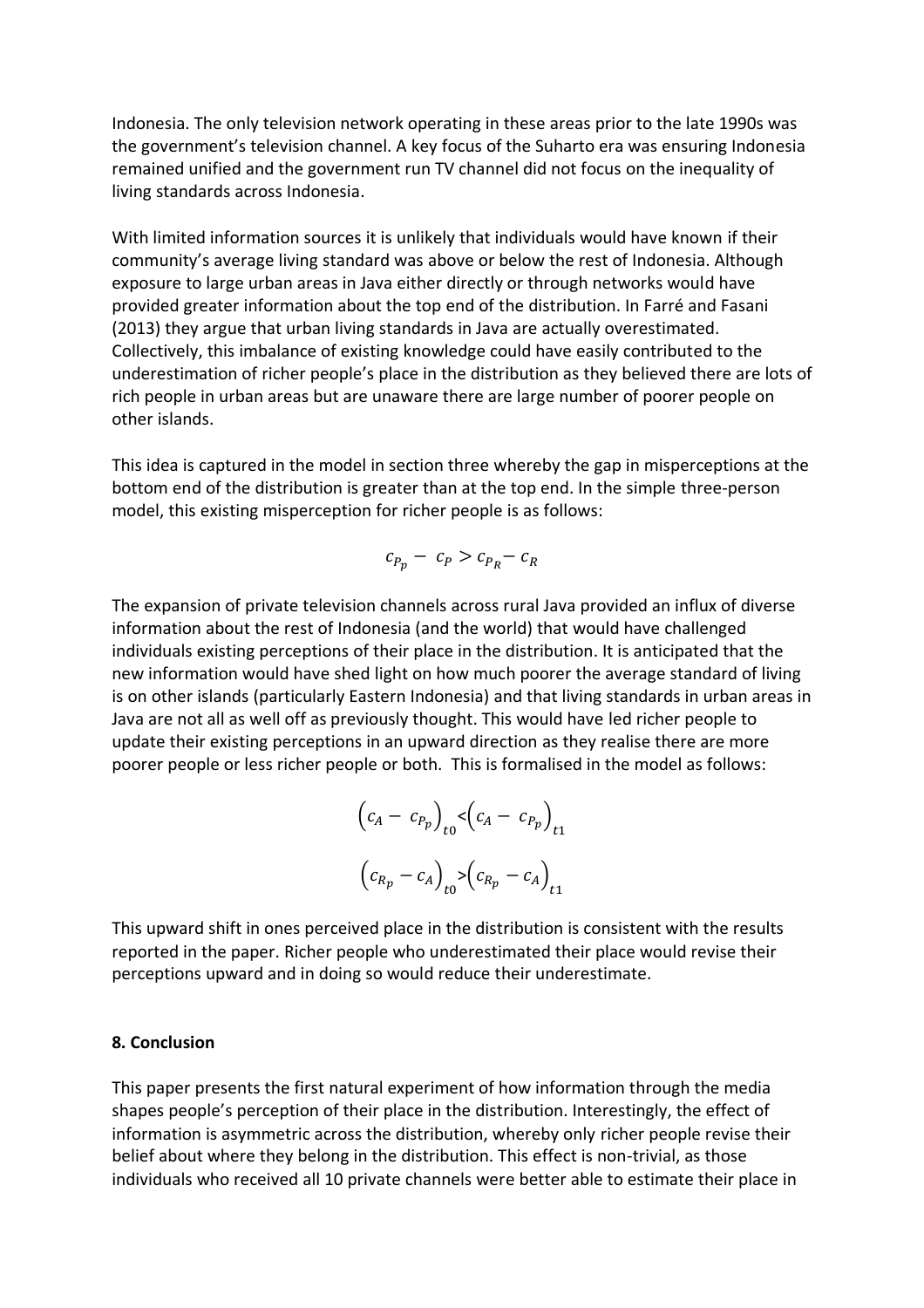the distribution by 11 percentage points, which is 31.4% of the absolute value of the average difference between actual and perceived place in the distribution. I presented a modified version of a well-known model that outlines there is an 'upward bias' in peoples existing knowledge and the rollout of private television helped fill this gap in perceptions. The link between subjective wellbeing and preferences for redistribution with perceptions provides suggestive evidence that imperfect information is leading to lower subjective wellbeing and greater preferences for redistribution among richer people. Further research in this area could explore the behavioural implications of these misperceptions and examine how the provision of information about inequality could lead to more socially desirable outcomes.

#### **9. References**

Alesina, A. Tella, R and MacCulloch, R. 2004. "Inequality and happiness: are Europeans and Americans different?". Journal of Public Economics. 88: 2009-2042.

Benabou, R. and Ok, E. 2001. "Social Mobility and the Demand for Redistribution: The POUM Hypothesis. Quarterly Journal of Economics. 116:2: 447-487.

Black, D. 1948. "On the Rationale of Group Decision-making". Journal of Political Economy. 56:1:23-34.

Bublitz, E. 2016. " Perceptions of Inequality Survey 2015/2016". Bertelsmann Stiftung report.

Card, D. Mas, A. Moretti, E. and Saez, E. 2012. Inequality at Work: The Effect of Peer Salaries on Job Satisfaction. American Economic Review. 102:6: 2981-3003.

Cruces, G. Perez-Truglia, R. and Tetaz, M. 2013. "Biased perceptions of income distribution and preferences for redistribution: Evidence from a survey experiment". Journal of Public Economics. 98: 100-112.

Davidai, S. 2015. "Building a More Mobile America - One Income Quintile at a Time". Perspectivies in Psychological Science. 10:1:60-71.

Diener, E. Oishi, S. and Lucas, R. 2003. "Personality, Culture and Subjective Well-being: Emotional and Cognitive Evaluations of Life". Annual Review of Psychology. 54: 403-25

Easterlin, R. 1974. Does economic growth improve the human lot? Some empirical evidence. Nations and households in economic growth. 89: 89-125

Farre, L.́and Fasani, F. 2013. "Media exposure and internal migration - Evidence from Indonesia". Journal of Development Economics 102: 48-61.

Fehr, E. and Fischbacher, U. 2003. "The nature of human altruism". Nature. 425: 785-791.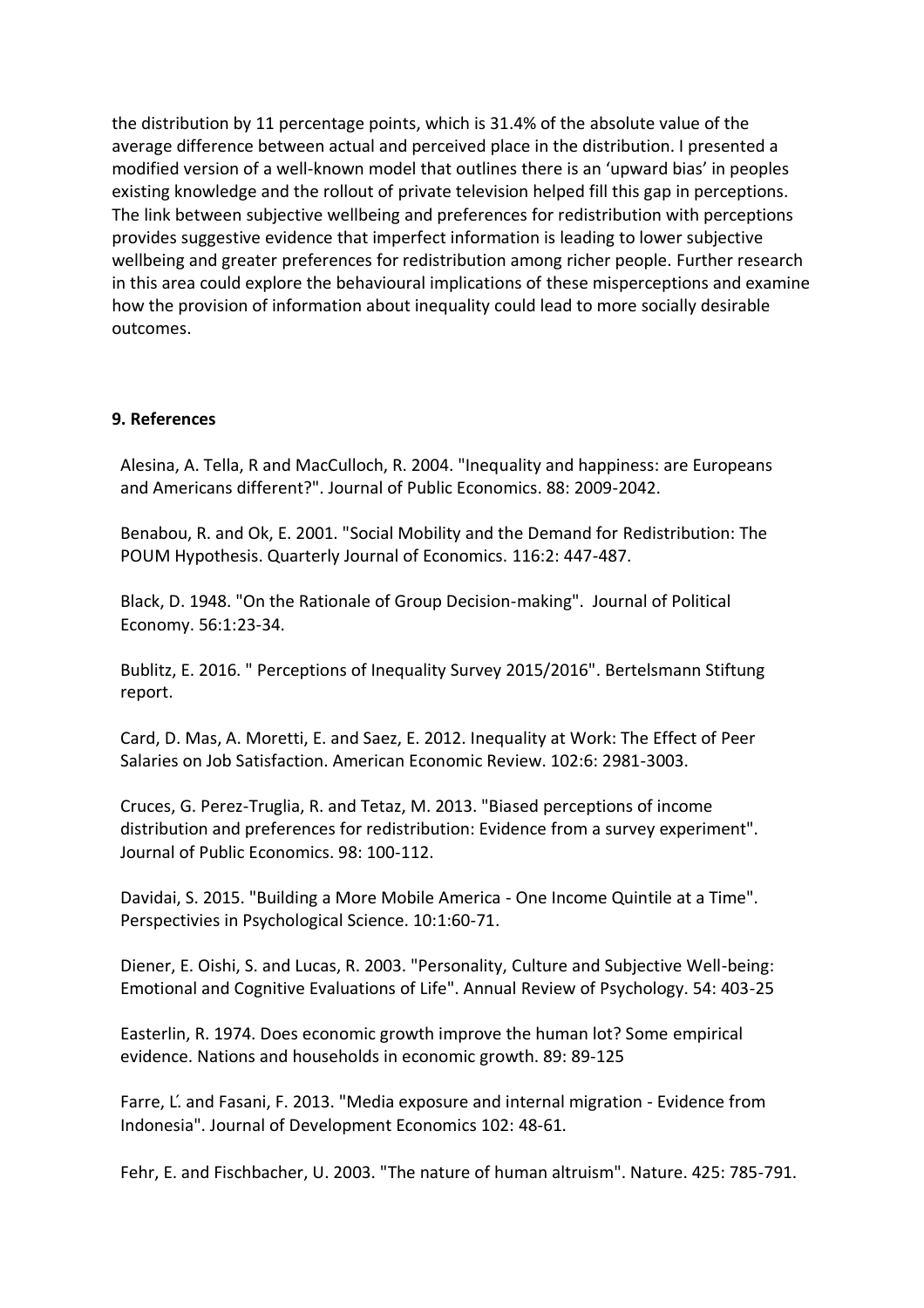Fehr, E. and Schmidt, K. 1999. "A Theory of Fairness, Competition and Cooperation". Quarterly Journal of Economics. 114:3: 817-868.

Hill, H. Resosudarmo, B. and Vidyattama. 2008. "Indonesia's Changing Economic Geography". Working Papers in Trade and Development. 2008/02.

Indrakesuma, T. Janz, E. and Wai-Poi, M. 2015. "A Perceived Divide: How Indonesians perceive inequality and what they want done about it". World Bank Working Paper 101664.

Jensen, R. and Oster, E. 2009. "The Power of TV: Cable Television and Women's Status in India". Quarterly Journal of Economics 124 (3): 1057-1094.

Karadja, M. Mollertrom, J. and Sem, D. 2017. "Richer (and Holier) than Thou? The Effect of Relative Income Improvement on Demand for Redistribution". Review of Economics and Statistics. 99:2: 201-212.

Kuziemko, I. Norton, M. Saez, E. and Stantcheva, S. 2015. "How Elastic are Preferences for Redistribution? Evidence from Randomized Survey Experiments". American Economic Review. 105:4:1478-1508.

La Ferrara, E. Chong, A. and Duryea, S. 2012. "Soap Operas and Fertility: Evidence from Brazil". American Economic Journal: Applied Economics. 4:4: 1-31.

Nair, G. 2016. "Misperceptions of Relative Income and Support for International Transfers in the United States". SSRN working paper

Norton, M. and Ariely, D. 2011. "Building a Better America - One Wealth Quintile at a Time". Perspectives on Psychological Science. 6:9: 9-12.

Norton, M. Neal, D. Govan, C. Ariely, D. and Holland, E. 2014. "The Not so Common-Wealth of Australia: Evidence for a Cross Cultural Desire for a More Equal Distribution of Wealth". Analyses of Social Issues and Public Policy. 14:1: 339-351.

Olken, B. 2009. "Do Television and Radio Destroy Social Capital? Evidence from Indonesian Villages". American Economic Journal: Applied Economics 1:4, 1-33.

Ostry, J. Berg, A. and Tsangarides, G. 2014. "Redistribution, Inequality and Growth". IMF Staff Discussion Note. 14:02

Oswald, A. 1997. Happiness and economic performance. Economic Journal. 107: 1815- 1831

Piketty, T. 1995. "Social Mobility and Redistributive Politics". Quarterly Journal of Economics. 110:3: 551-584